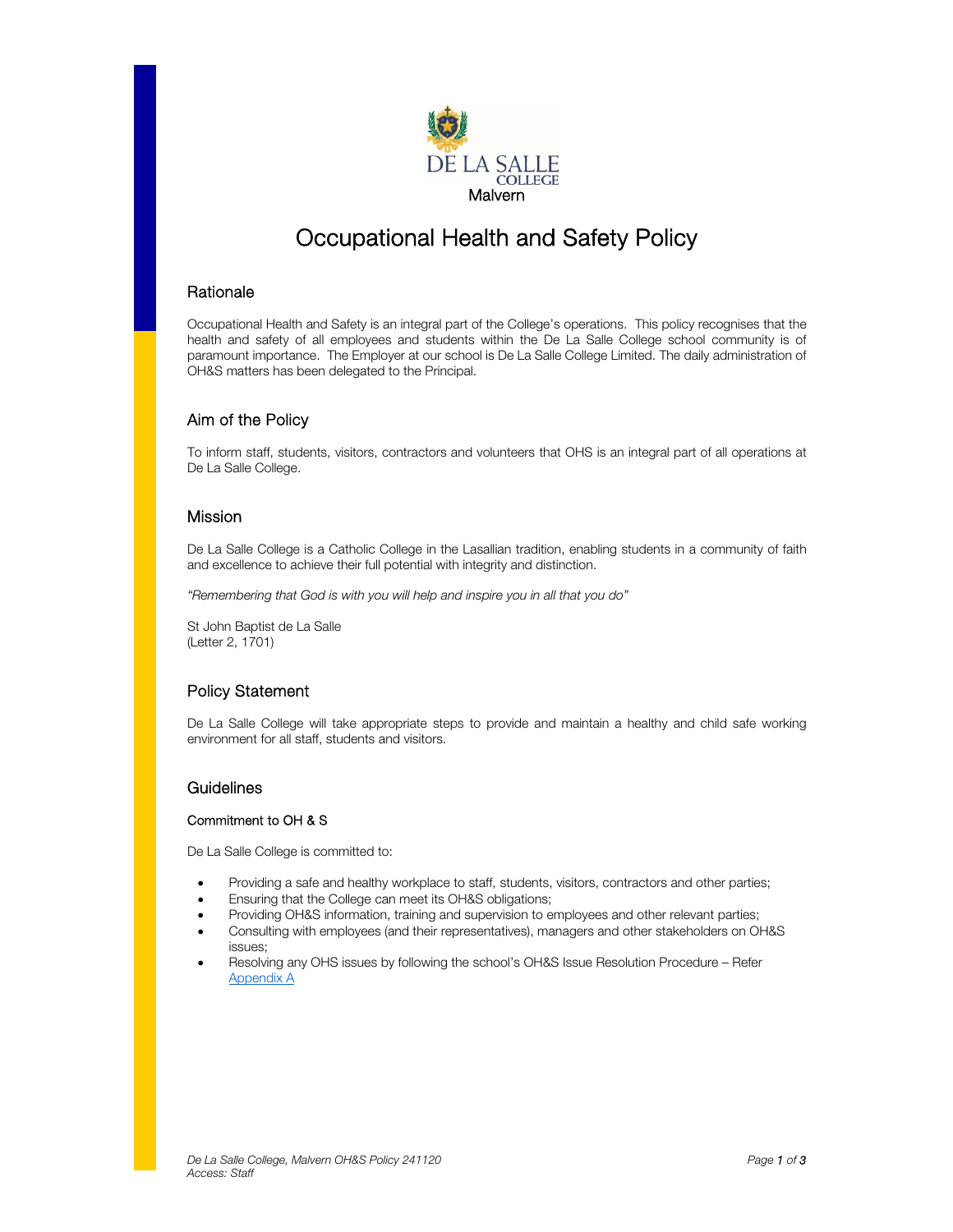## **Responsibilities**

#### De La Salle College is responsible for:

- Providing adequate resources for implementing this policy which includes assigning responsibilities for OH&S duties;
- Providing and maintaining safe plant and systems of work;
- Making and monitoring arrangements for the safe use, handling, storing and transport of plant and substances;
- Maintaining, so far as is reasonably practicable, a school that it is safe and without risks to physical and mental health;
- Providing adequate facilities for the welfare of all employees and students;
- Providing information, training and supervision for employees and contractors enabling them to work in a safe and healthy manner.

#### Employees, contractors and sub-contractors will be responsible for:

- Fulfilling their duties under OH&S legislation and acting in a safe manner;
- Taking reasonable care of their own health and safety and that of others affected by their actions;
- Complying with the safety procedures and directions. Acting in accordance with agreed College procedures for accident and incident reporting and reporting potential hazards to the Principal or the OH&S Representatives.

#### **Review**

De La Salle College is committed to continual improvement of its OH&S performance.

## Relevant Legislation

Victoria - Occupational Health and Safety Act 2004

# Related Policies

Workplace Equal Opportunity (Grievance) Policy Pastoral Care Policy Critical Incident Management Policy Child Protection – Child Safety Policy

## **Appendices**

A: Issue Resolution Procedure

# Approval

Responsible officer: Principal Next scheduled review:

Approval body: College Executive / College Board Approval date: 4 November 2020 / 24 November 2020<br>Previous approval: 12 August 2019 / 25 February 2020 12 August 2019 / 25 February 2020<br>November 2023